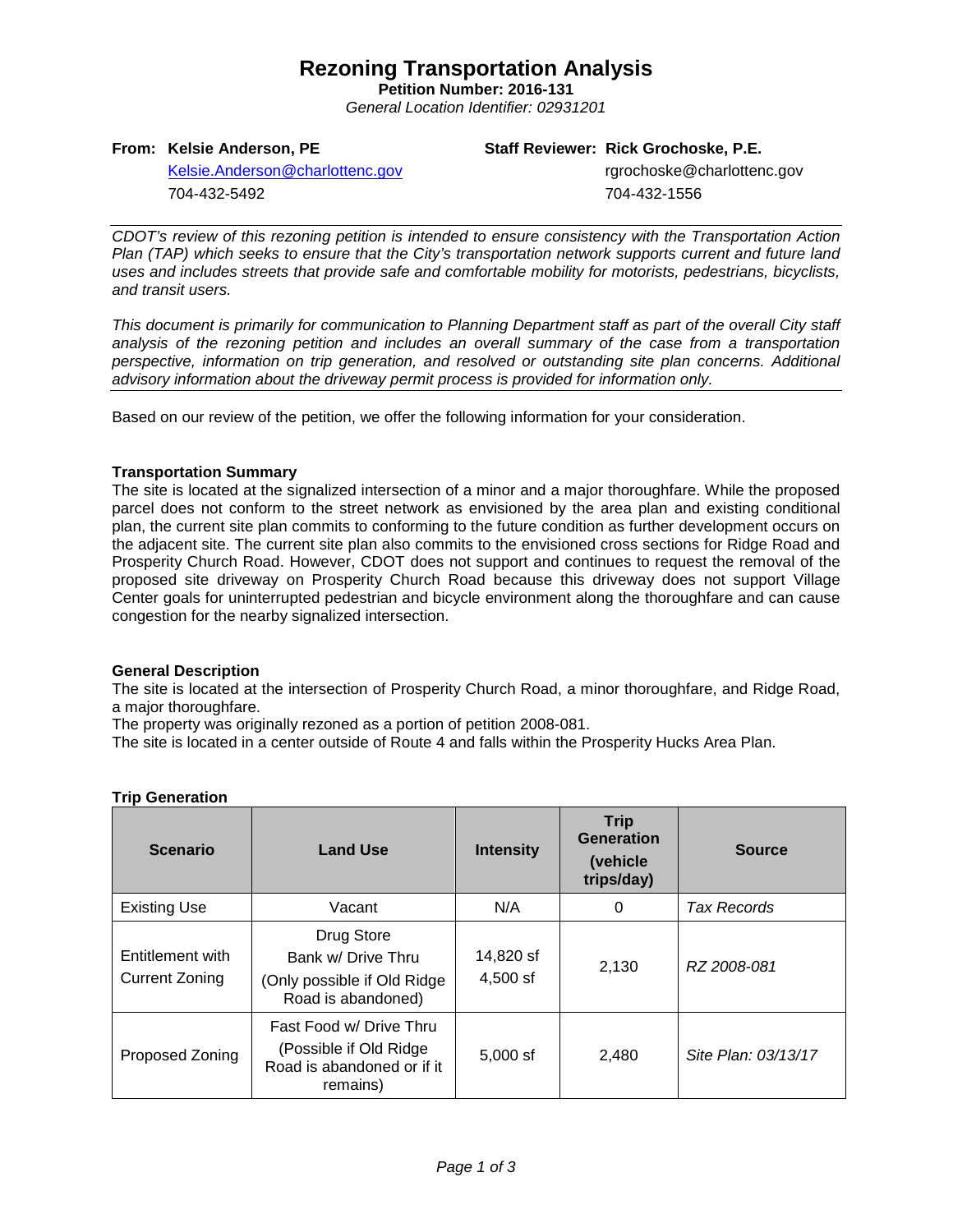## **Rezoning Transportation Analysis Petition Number: 2016-131** *General Location Identifier: 02931201*

## **Outstanding Issues**

- 1. **Resolved** The petitioner should confirm the land use and intensity shown on the site plan. Approximation of the proposed building footprint is less than 5,000 sf but the site plan shows entitlements for 15,000 square feet. Based on the trips generated by the proposed land use, CDOT requires a Traffic Impact Analysis for this rezoning.
- 2. **Resolved** The petitioner should submit a Transportation Technical Memorandum (TTM) to describe the anticipated internal vehicle circulation and stacking patterns - to confirm that there is no spill out on to the public streets - and to describe the internal pedestrian path connections to the public sidewalks. The current site plan configuration seems to require the driver to perform a U-turn maneuver.
- 3. **Resolved** The proposed site is located in the center of the Prosperity Hucks Activity Center. The current site plan maintains Old Ridge Road in its existing alignment and form which does not conform to the Prosperity Hucks Area Plan street alignment or the adjacent approved rezoning (2008-081). Maintaining Old Ridge Road in its current form for this petition can be considered if the petitioner revises the site plan as follows to develop the street connections as envisioned in the Prosperity Hucks Area Plan:
	- a. **CDOT Rescinds** Add a RI/RO on Ridge Road in a location generally conforming to the previous rezoning 2008-081.
	- b. Add a note and label that identifies the proposed driveway on Old Ridge Road as temporary use that will be abandoned upon request. CDOT recommends the petitioner consider the placement of this temporary driveway for interconnectivity with approved plan 2008-081.
	- c. Add a conditional note that the petitioner agrees to abandonment of existing Old Ridge Road as future development occurs.
	- d. Add a conditional note agreeing to forego their rights to their half of the current Old Ridge Road right of way once abandonment is requested by CDOT.
- 4. The petitioner should revise the site plan to remove the site's proposed driveway on Prosperity Church Road. CDOT does not support this driveway or adding a raised median on Prosperity Church Rd. and creating a "kink" in the street's northbound alignment.
- 5. **Resolved** The petitioner should revise the site plan to include a 150' southbound left turn lane on Prosperity Church Road serving Old Ridge Road.
- 6. The petitioner should revise the site plan to show and label the proposed back of curb at 57' from the opposite back of curb of Prosperity Church Road set by approved rezoning 2013-094.
- 7. **Resolved** The petitioner should revise the site plan to show and label the proposed back of curb at 70' from opposite back of curb on Ridge Road to match the curbline set across the intersection of Ridge Road.
- 8. **Resolved** The petitioner should revise the site plan to show mill and restripe Prosperity Church Road and Ridge Road along their property front for the full width of the roadway. CDOT would like to coordinate the striping pattern prior to the next submittal after analysis of the TIS or a meeting with CDOT.
- 9. The petitioner should revise the site plan to add a note specifying dedication and fee simple conveyance of all rights-of-way to the City before the site's first building certificate of occupancy is issued. CDOT prefers right of way dedication from street's centerline to 2' behind back of sidewalk. Alternatively, CDOT will accept right of way at back of walk or sidewalk utility easement 2' behind back of walk. Revision to Note 3H needed.